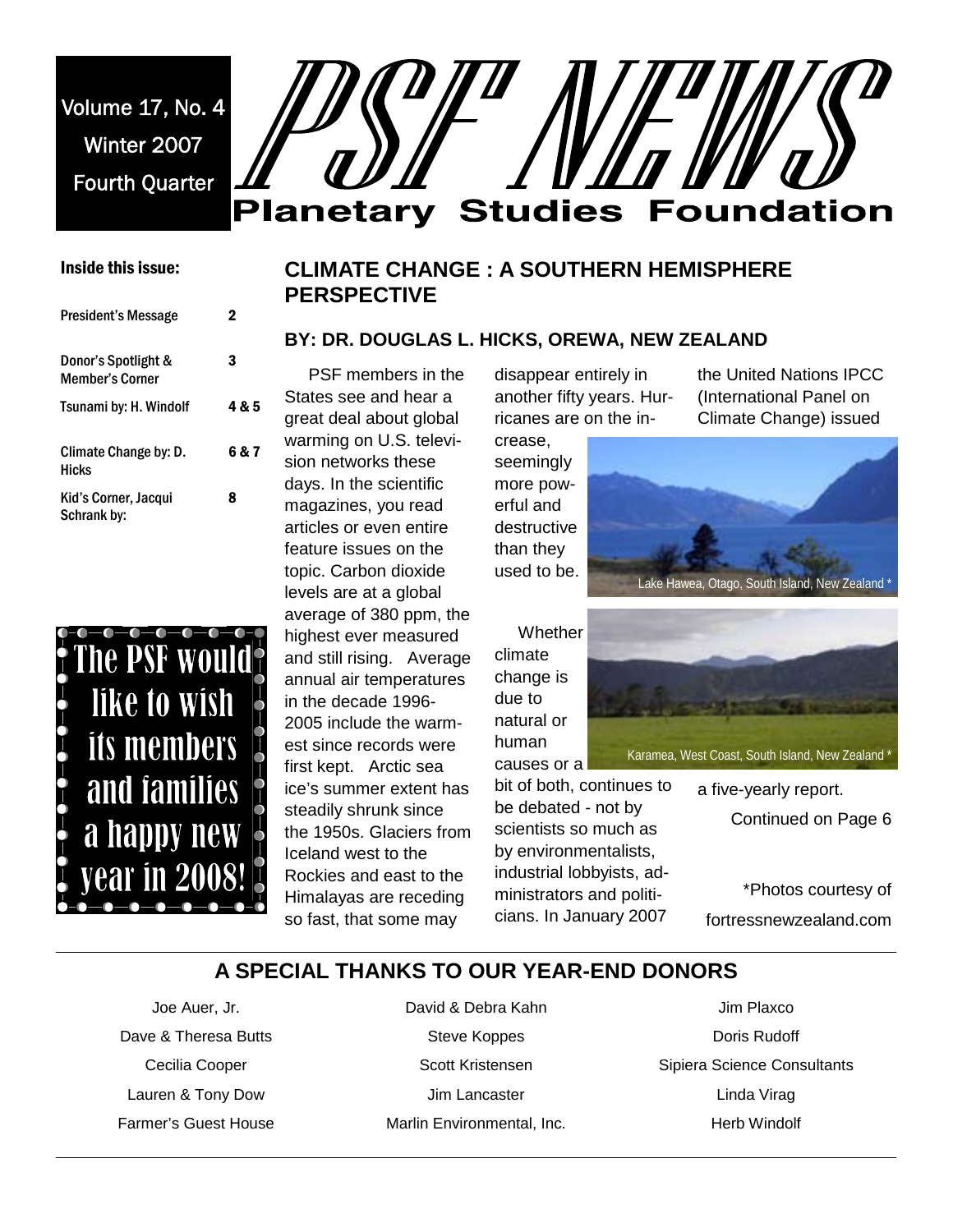lnc.)

## **PRESIDENT'S MESSAGE**

 As 2007 quickly comes to a close, we can look back upon a very productive year for our organization. Many of the things that we had to address were very serious problems with our infrastructure. To remedy this situation the PSF Executive Board expanded the responsibilities of Andrea M. Cosentino, our Administrative Assistant, and changed her title to Operations Manager. She is now involved in almost every aspect of the business side of the organization from publications, to members' services, to fundraising. Perhaps one of her most obvious 2007 achievements can be found in the improvement and quality of our *PSF Newsletter,* and in its timely publication. The Fall issue interview with Hugh Downs was a *PSF Newsletter* highpoint! The *PSF Newsletter* and our website are the "life-lines" of our organization. Recently Andrea has been able to improve our direct communications with our membership through either personal phone calls or e-mails. In 2008 we will direct considerable attention to our website and make it even better. Things are also shaping-up very well for the PSF  $20<sup>th</sup>$  Anniversary Gala that will be held on September 20, 2008. This event will "jump-start" the "celebration year" of PSF**. Apollo 16 Moonwalker**, and PSF life member, **Charlie Duke** will be our honored guest. In addition, he will make a special presentation to PSF in honor of our anniversary. The Gala is currently in the developmental stage, with specific details for the event being released in early March. This will be an event that you will not want to miss. I can hardly wait to share with you all the excitement that awaits us as we draw nearer to that September  $20<sup>th</sup>$  Gala date! 2008 is already "shaping-up" to be a pivotal year in PSF's long history, and our organization is well positioned for the future.

 I wish to offer my sincere thanks to all of you who participated in our events, and contributed to our organization this year. PSF could not accomplish its mission without your continued support and financial help.

# *Paul P. Sipiera*

| <b>END OF YEAR GIVING CAMPAIGN</b><br>(as of December $22^{nd}$ ) |                               |  |
|-------------------------------------------------------------------|-------------------------------|--|
|                                                                   |                               |  |
| <b>JAMES R. LANCASTER</b>                                         | <b>ROBERT RENGUSO</b>         |  |
| <b>FAMILY FOUNDATION</b>                                          | (Marlin Environmental, Inc.)  |  |
| $$100.00 - $499.00$                                               | $$25.00 - $99.00$             |  |
| <b>DAVE &amp; THERESA BUTTS</b>                                   | <b>CECILIA COOPER</b>         |  |
| <b>SIPIERA SCIENCE CONSULTANTS</b>                                | <b>LAUREN &amp; TONY DOW</b>  |  |
| <b>LARRY KNIGHT</b>                                               | <b>FARMER'S GUEST HOUSE</b>   |  |
| <b>STEVE KOPPES</b>                                               | <b>DAVID &amp; DEBRA KAHN</b> |  |
| LINDA VIRAG                                                       | <b>SCOTT KRISTENSEN</b>       |  |
| <b>HERBERT WINDOLF</b>                                            | <b>JIM PLAXCO</b>             |  |
|                                                                   | <b>DORIS RUDOFF</b>           |  |
|                                                                   |                               |  |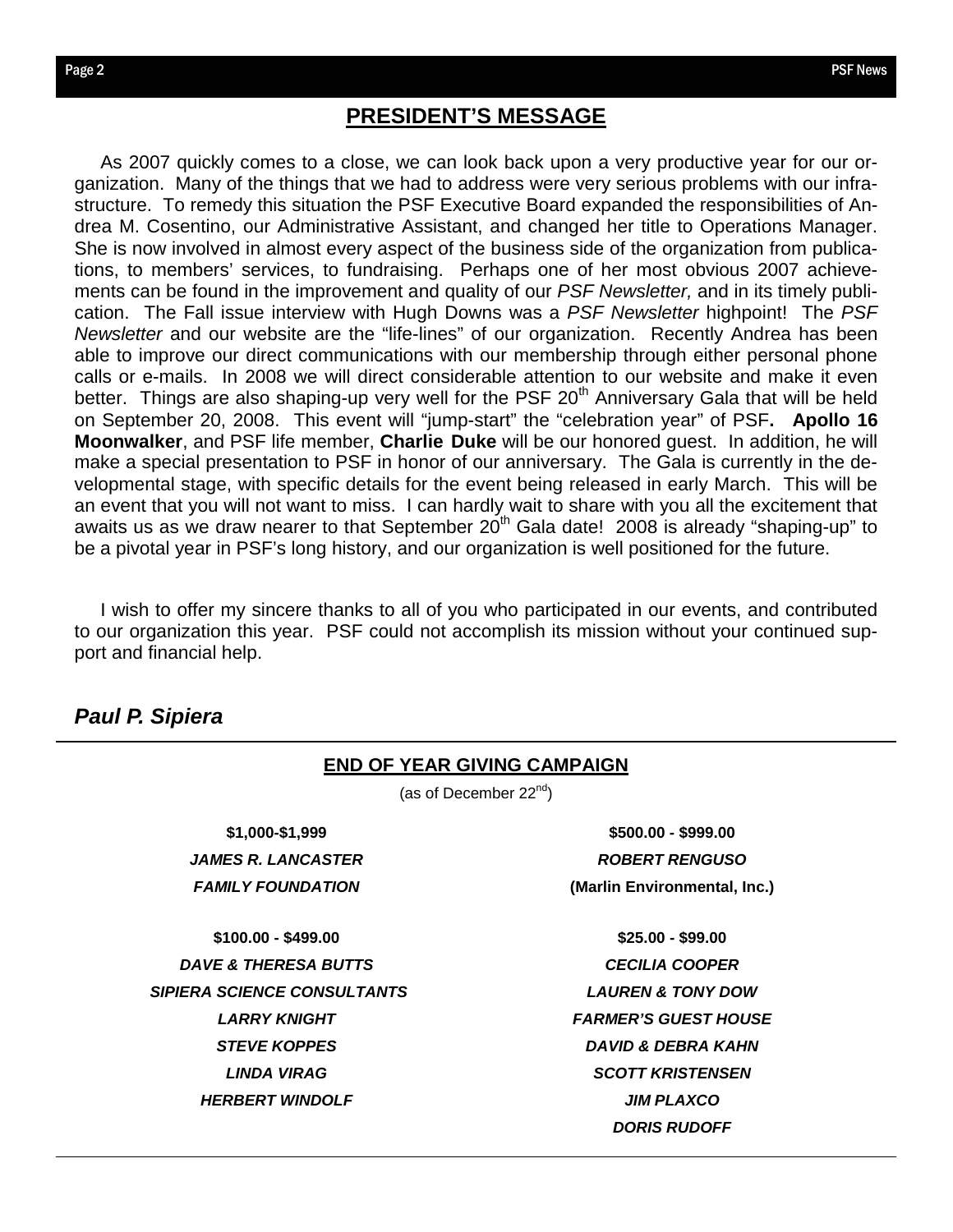# **DONOR'S SPOTLIGHT**

**\$2,000 - \$5,000** 

#### *AUDREY AND ALBERT RATNER*

To Honor Their Son

James N. Pritzker

Colonel (IL), IL ARNG (Ret.)

#### **RENEWING MEMBERS**

LIFE *MONICA VAN GLAHN* 

SUPPORTING

*LINDA KOLBUSZ-KOSCH* 

CONTRIBUTING *BILL AND MARY SUE COATES* 

*CAROL DEHNBOSTAL*

INDIVIDUAL *JAN A. BUEDEL STEVE KOPPES BLAINE REED KAREN SABATINI CHRIS ZIRTZMAN* 

FAMILY *MARTIN LANDWEHR* 

## **MEMBER'S CORNER**

- Our condolences go out to *Elena and Jerry Marty* on the recent passing of Elena's parents. It's good that Jerry gets to spend time holiday at home this year. He will be returning to South Pole after the holiday season.
- PSF's best wishes to *Jan Buedel* on her recent move to the Sunshine State of Florida. Although Florida is a bit further south than Streamwood, she promises never to miss a PSF dinner since she is our "official" videographer.
- As if creating one of the largest meteorite collections in the world wasn't enough, now *Jim Schwade* has moved on to even bigger things. Jim is president of the Kankakee Railroad Museum and has been involved in the restoration of the Railroad Depot, trolley barn, and now the trolley too. What a magnificent "train set" that will make!
- Our congratulations to *Birgit Sattler* on the recent announcement of her selection as a 2008 *Wings Women of Discovery Award* Winner. She will receive their Air & Space Award at a Gala Dinner in New York City on March 5, 2008 for her scientific research in microbiology in polar and alpine regions.
- Congratulations also go out to *Violetta Pollara DuPont* for being honored by the Baroque Orchestra of New Jersey during their Oct. 20th performance at Fairleigh Dickinson University for her work as benefactor and board chair of Opera at Florham.

## **GLOBE TROTTERS**

- It is a well-known fact that *Bill and Mary Sue Coates* have always been known for their travel adventures. Before moving from their Hinsdale home of 43 years they decided to embark on a 10,000 mile, 38 days cruise above the Mid-Atlantic Ridge to mentally prepare themselves for their next move.
- In August, *Betty Hull* and her daughter Barbara were off to China and Japan to attend literary conferences and take in many of the most interesting historical sites. Along the way Betty ran into many interesting people including a Russian cosmonaut!
- The "traveling Learys", *Richard and Ellie,* are two people you just can't hold down. This past spring it was Malta, Sicily, and southern Italy where they have been fascinated by the Roman culture since Nero was Emperor, and Richard knew him personally! In the fall they were off to Slovenia, Croatia, Bosnia and Montenegro, all part of the "old" Yugoslavia. Looks like they favor the Mediterranean lifestyle.
- "Can't keep a good traveler down". *Cathy Rudolph,* who injured her hip back in May, refused to sit around and let the world pass her bye, so off to South America she went in November on a previously planned vacation. She had to fore-go climbing Manchu Pichu with a llama on her back, but still had a wonderful time.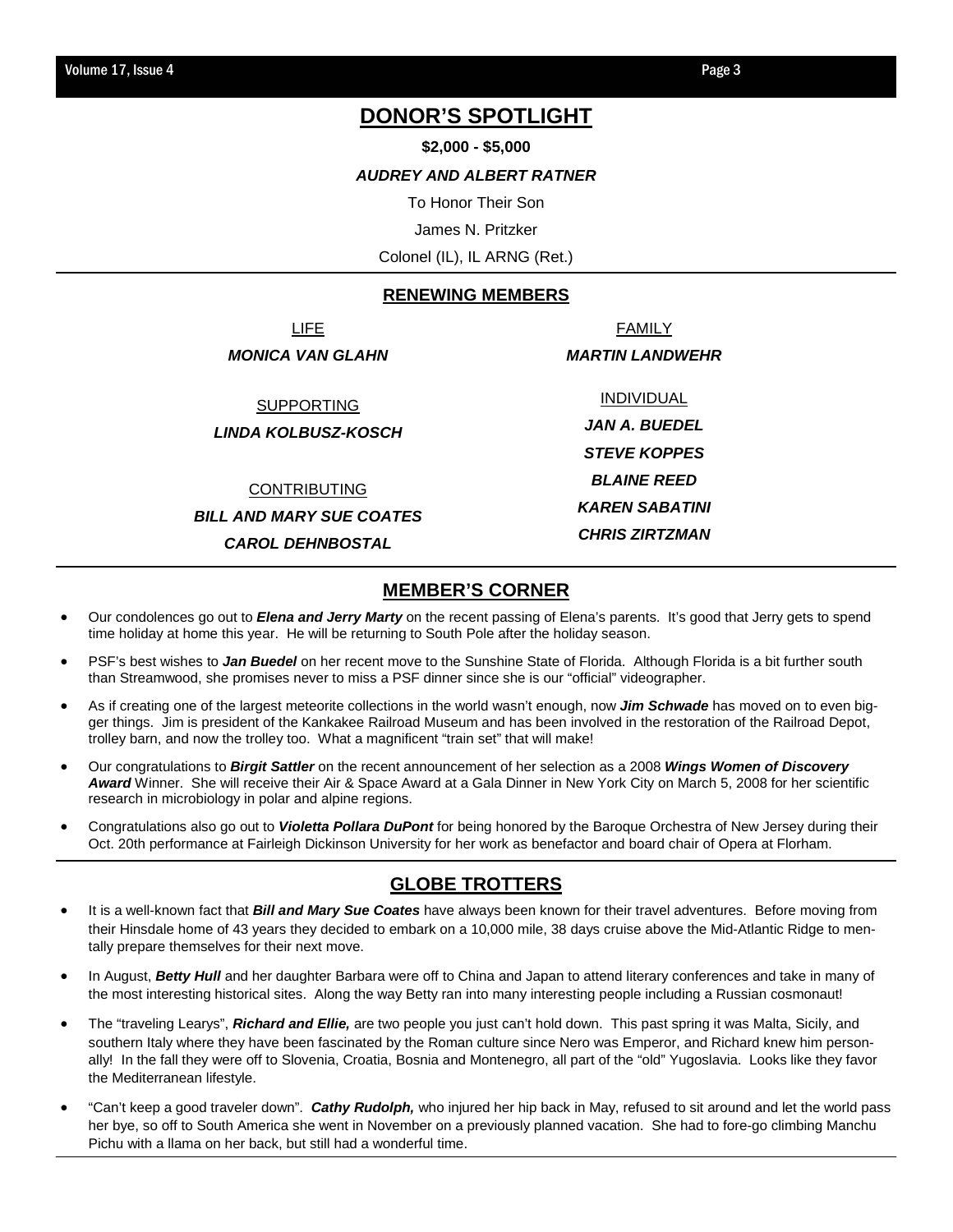# **Tsunami**

## **The History, Causes, Effects, and Types of this Phenomenon.**

#### **by Herb Windolf**

 Horrific images of death and destruction from the Indian Ocean tsunami of December 26, 2004 were broadcast around the world within hours of the incident. People saw first-hand the destructive power of these giant waves and the large loss of life that occurred throughout the region. However, most people do not understand what is taking place during a tsunami. For one thing, the tsunami came without warning. Some, ignorant of its warning signs, were actually drawn closer to watch the surging waves. Often sea level recede prior to the surge exposing the near shore environment and stranding sea life. Local people, unfamiliar with this exciting event, may even venture out to collect stranded fish. Obviously, shoreline dwellers as well as visiting landlubbers need to be educated about tsunamis, for it may save their lives one day.

 Tsunami, is a Japanese word meaning 'harbor wave'. Such sudden surges were often observed within harbors. Due to the high frequency of earthquakes in Japan, the Japanese were one of the first trying to understand this phenomenon.

 Unfortunately, this is not the case with many other cultures living along shorelines. Due to the relative infrequency of tsunamis most potentially affected people have no experience in dealing with tsunamis. The occasional local tsunami is often unknown at distant locales. Even the memory of a past destructive tsunami fades with time and subsequent generations live without the knowledge of their danger.

The greatest danger from a tsunami is a lack of



warning time. In the early 1960's, a tsunami warning system was established in Hawaii by UNESCO's IOC for the Pacific Ocean region. Once an earthquake is being recorded, the center informs countries around the Pacific Rim about a potential tsunami hazard. Following the 2004 Indian Ocean tsunami such a network was also established for this region. However, such systems are not fail-safe due to many variables that affect the reliability of the network. Due to the high number of earthquakes occurring, a tsunami warning may not be issued every time, for, if it turns out to be false, people may loose confidence in future reports. Then there is the cost. Many poorer countries do not have the means for evacuations, or a country's warning system may not be operative.

 Almost all tsunamis are caused by some form of tectonic movement. Its three causes are: Sudden pressure release of sub-ducting crustal plates, flank failure of submarine slopes, and flank failure on mountains above sea level. The displacement of earth materials caused by these events can be in the hundreds of cubic kilometers. Each of these displacements produce a like displacement of water – becoming the tsunami, made visible once the traveling energy reaches shore.

 The 1964 Alaskan earthquake displaced about 500 km3 of rock, while the 1960 Chilean event displaced a huge 1,500 km<sup>3</sup>! Each such displacement produces a like displacement of water – becoming the tsunami. The most devastating tsunamis originate from subsidence or uplift of the ocean floor. Examples include Sumatra, Indonesia (2004), 230,000 deaths; Messina, Italy (1908), 90,000, and Lisbon, Portugal (1755), with 100,000 earthquake & tsunami deaths. Smaller events touched Hilo, Hawaii, swamped by the Chilean (1960) tsunami. Crescent City, CA, experienced a one meter surge from the 1964 Alaska event.

 Above surface flank failure like at Letuya Bay, Alaska (1958), produced a giant splash reaching a height of 520 m. Being a scarcely populated area few deaths resulted. Occasionally, island volcanoes like Krakatoa, Indonesia, (1883) erupt. It produced a tsunami of up to 37 m in height. Along the shores of nearby islands over 30,000 people lost their lives. Krakatoa's offspring, Anak Krakatoa, is growing again Photo courtesy of www.whyfiles.org and, it too, may someday explode causing even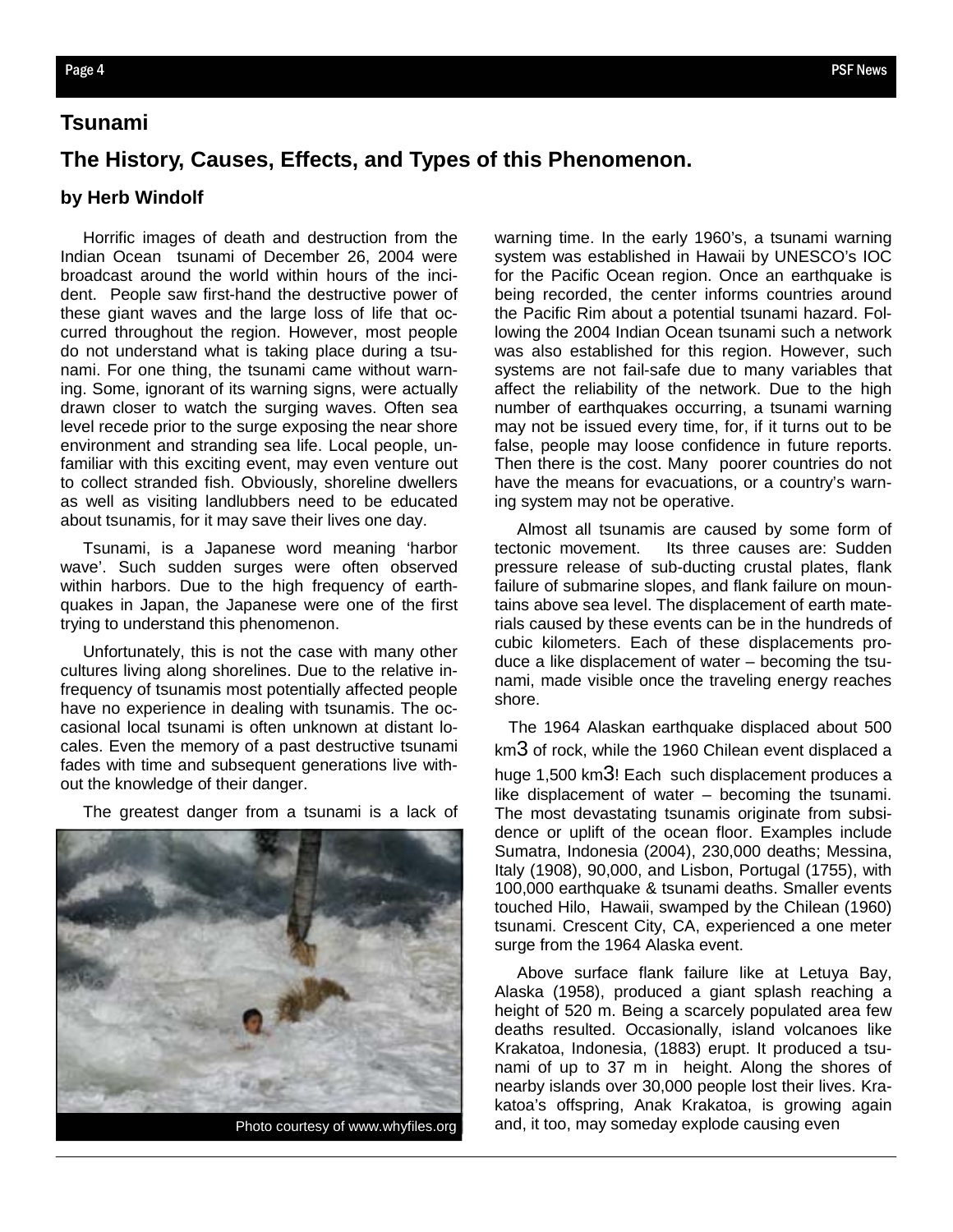greater losses due to the shoreline's increased population. The volcanic eruption on the Island of Thera (Santorini) about 1490 BC destroyed most of the island and its culture.

 Other events include face collapse on volcanic islands (Hawaii, 1868/1975). Smaller ones may not be as destructive, and affect a relatively small region. However, there is evidence of late Holocene Hawaiian flank failures, whose effects were felt as far as the southeast coast of Australia. On Molokai and Lanai paleo marine conglomerates have been found at 170 m above today's sea level. It is thought that they were deposited by the flank failure of a nearby island and the resulting local tsunami.

 Evidence for massive flank failures, none of which have occurred in historic times, has been found on the ocean floor surrounding the Hawaiian islands, Reunion in the Indian Ocean, La Palma in the Atlantic, and elsewhere. While the likelihood for one of these catastrophic events to happen soon is low, some must be expected in the more distant future.

 Submarine flank failures can occur on many earthquake-prone coast lines and on sea mounts. Such debris avalanches happen on unstable coastal scarps. Being proximal to coasts, they permit little, if any, warning time of impending tsunamis to local populations. Evidence for such events in historic and prehistoric times exists for the Oregon and California coasts. While tsunami height at these locations is unlikely to exceed 10m, losses in today's times would be substantial. Other submarine landslides have happened on New Guinea (1998), and the Balearic Islands (2003).

 Shifts of rock material cause a like displacement in the volume of water. The resulting change in water level on the open ocean may vary at most 2 m from the surrounding wave action, and may not even be noticeable. The speed of a tsunami depends upon the depth where the displacement occurred: the deeper the event, the faster the rate of travel. The 1960 Chilean earthquake generated tsunami wave speeds of up to 900km/h. While tsunami waves can travel around the globe, their effects diminish with distance, reaching their minimum amplitude (height) after 12,000 km and there may raise water levels by only a meter.

 Wave motion is not water flow, but a flow of energy. The medium (water) itself does not travel. Ocean waves at the interface between air and water are called orbital waves. They have a length from crest to crest of up to 400 m and travel at speeds between 25 to 90 km/h, whereas tsunami wave lengths are in exPhoto courtesy of www.tsunamis.com

cess of 200 km. When such a surge reaches shore its length shortens. The onrushing water column is forced upward by the shallow shore, producing the tsunami surge. Such waves generally max out at 15 m, however, heights of 30 m (Okashiri, Japan, 1993), and (Ceylon, 2004) have been reported. Tsunami wave period on the open ocean is up to 90 minutes, but with increasing speed near shore, crests shorten to 10-45 minutes. Tsunami surges are usually repetitive and subsequent wave surges are often higher than the first one(s). A common misconception is that oncoming tsunami waves are always indicated by a retreat of the water from shore. If a crest reaches shore first, it leads to an immediate surge of water! It is only because of the extremely long wave lengths of tsunamis and their long troughs, that retreats are observed more often than surges.

 Beyond the three major tectonic causes a least likely, but eventually to be expected event, is the ocean impact of a large asteroid, which could cause a tsunami of several hundred meters in height. The Yucatan impact 65 million years ago with its resulting tsunami and other effects, appears to have caused a major extinction. Tsunamis of varying magnitude will continue to happen roughly every five years around our 'living' globe. Some will produce horrific results, yet most will see only minor loss of life – a footnote in the lives of millions – but a terrifying and deadly experience for those directly exposed.

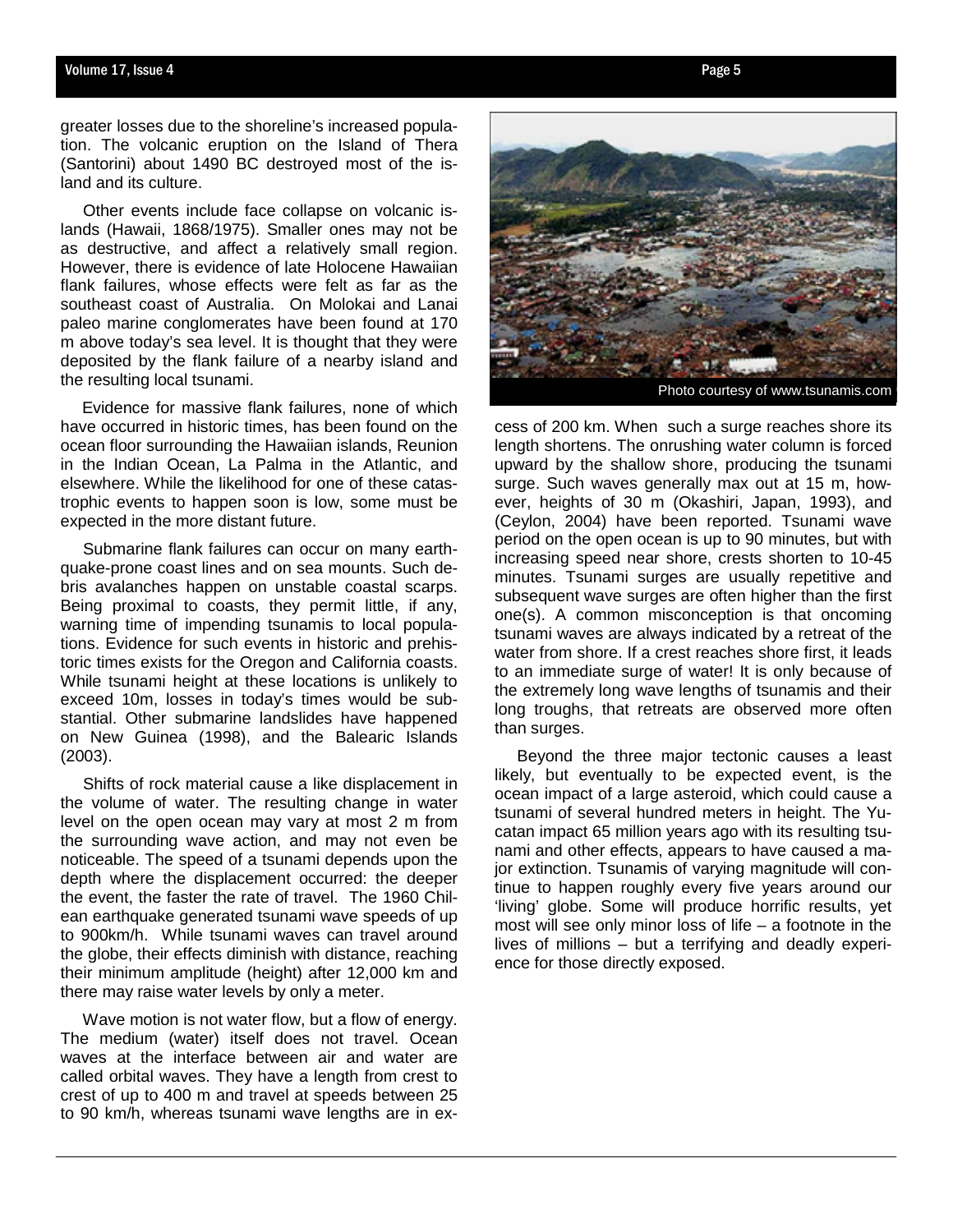# **CLIMATE CHANGE : A SOUTHERN HEMISPHERE PERSPECTIVE**

# **BY: DR. DOUGLAS L. HICKS, OREWA, NEW ZEALAND**

 Its summary, prepared by administrators from public environmental agencies, is dire and certain in tone about what's going to happen around the



world. The report's main text, prepared by scientists, is more cautious. The scientists state that climate change is real and it's happening now, but emphasize that their predictions have wide margins of error, because there are things about climate that they don't yet understand.

#### **Global warming or climate change?**

For several years I worked at a research station where the scientist in charge encouraged his staff to avoid using words vaguely. The term "global warming" is a good example of what he wished us to avoid. Literally it means the globe is getting warmer. But geophysicists would tell us that there's no evidence of a recent increase in heat flux from the globe's core through its mantle!

Colloquially the word "global" is used to denote something world-wide. For instance a television network might say that it has global news coverage, or a scientific report might say that climate change has global impacts. Such usage is acceptable. But to say that warming is global, creates a misleading impression in people's minds : that some unstated things - air masses, water bodies or land surfaces? - are getting warmer everywhere in the world, all at the same time.

If what's meant, is that carbon dioxide (and other)

gas emissions are building up in the planet's atmosphere, and trapping a greater quantity of solar radiation reflected or re-emitted from the earth's surface, that's what needs to be said. Technical and boring, but accurate. What's really happening, is that there's more energy in the atmosphere because more heat is being stored there, instead of escaping out into space. The increased energy manifests itself in different ways:

- higher atmospheric temperatures on some parts of the globe - but not all
- altered air circulation everywhere more airflow, more turbulence, more storms,
- changing ocean circulation due to heat transfer from moving air masses,
- on some land areas higher surface temperatures, lower rainfall, and less snow,
- on others cooler surface temperatures, greater rainfall and more snow.

Let's take a brief look at the science behind these phenomena.

## **Higher temperatures some places but not others**

Remember your elementary school geography lessons? Different places get heated more or less by the sun. How much,

is controlled by their *"The scientists*  latitude on the globe, around every twentyglobe's position in its annual orbit around

the tilt of its axis as *state that climate*  the globe spins *change is real and*  four hours, and the *it's happening now"* 

the sun. So any extra  $CO<sub>2</sub>$  in the atmosphere will trap variable amounts of re-radiated heat (reflected or re-emitted from the earth's surface), depending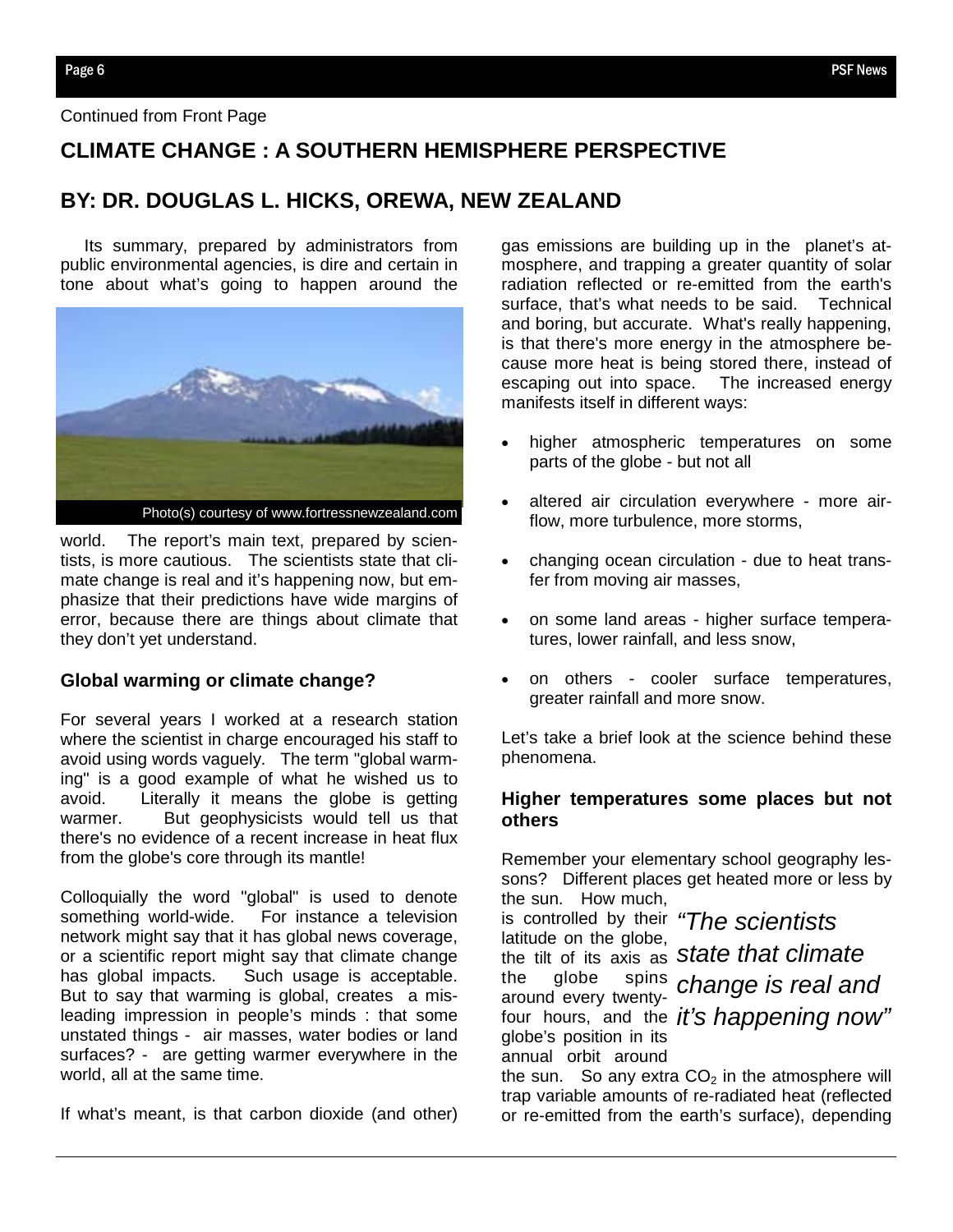on what place we're at, and also the time of year. Overall, that raises the amount of energy in the atmosphere, but unevenly around the globe.

#### **Altered air and ocean circulation world-wide**

Now think back to your high school physics lessons. If a gas is heated in one spot, it expands, and hot gas molecules flow to another spot where the gas is denser and colder. The same process drives atmospheric circulation. The "high pressure cells" and "low pressure cells" that you see on TV Where a hot air mass moves across a cold ocean, the air cools by radiative heat transfer to the water. To some extent this cooling is counter-acted by latent heat of evaporation (heat stored by water molecules evaporated from the ocean's surface by moving air); but only until the air mass becomes saturated with water vapour. Sea water, if warmed by heat transfer, expands slightly and starts flowing as a warm surface current until it cools again (though other factors are also involved in ocean current generation, such as frictional wind drag, and salinity differences). As the warmed water cools it sinks, displacing even colder water which starts flowing as cold currents near the ocean floor. Eventually these cold currents upwell to the ocean's surface. So if atmospheric circulation becomes warmer and faster, it begins to alter the rates and directions of ocean currents around the globe. Paradoxically a warmer current at one place can cause a colder current some place else.

## **Local changes to land surface temperature, rainfall, and snow**

Which set of changes we get - warmer and drier, or colder and wetter - depends on whether the air currents are moving over land or over sea; also on how the ocean currents are changing. As I write this, a ferocious wind is dropping the temperature and rattling hailstones against our windows today; in December which is mid-summer in the Southern Hemisphere. Brrr! - what's happened to the weather? A stronger-than-normal westerly air flow has passed over cooler-than-normal sub-Antarctic ocean water for several thousand kilometres before getting here. At a similar latitude in the Northern Hemisphere, a westerly air flow reaching Illinois close to the summer solstice would have passed over several thousand kilometres of mountain, desert and prairie, so

would be quite hot and dry.

#### **So what's going on around the world?**

There's certainly more carbon dioxide - and other "greenhouse gases" such as methane - in the atmosphere than there used to be. The increases have been measured for decades. The scientific evidence for "greenhouse gases" trapping more reradiated heat in the atmosphere is also indisputable. However a basic law of physics is that heat dissipates from a hot mass towards any adjacent mass that's colder. Another basic law of physics is that different substances emit or absorb heat at different rates. Apply the two to "greenhouse gases", and



what we have is greater heat flux in the atmosphere than there used to be - which alters atmospheric and oceanic circulation world-wide.

Planet earth is a big place, with lots of different climates. How they change, will depend partly on what local climates are to start with; but also on where they are, relative to any changes in weather circulation patterns. The same weather phenomenon can have a quite different effect in the Southern Hemisphere, from what people observe in the Northern - as you can see from my example of stronger westerly airflow in New Zealand and Illinois. So what else is going on south of the Equator? Read the next PSF newsletter to find out!